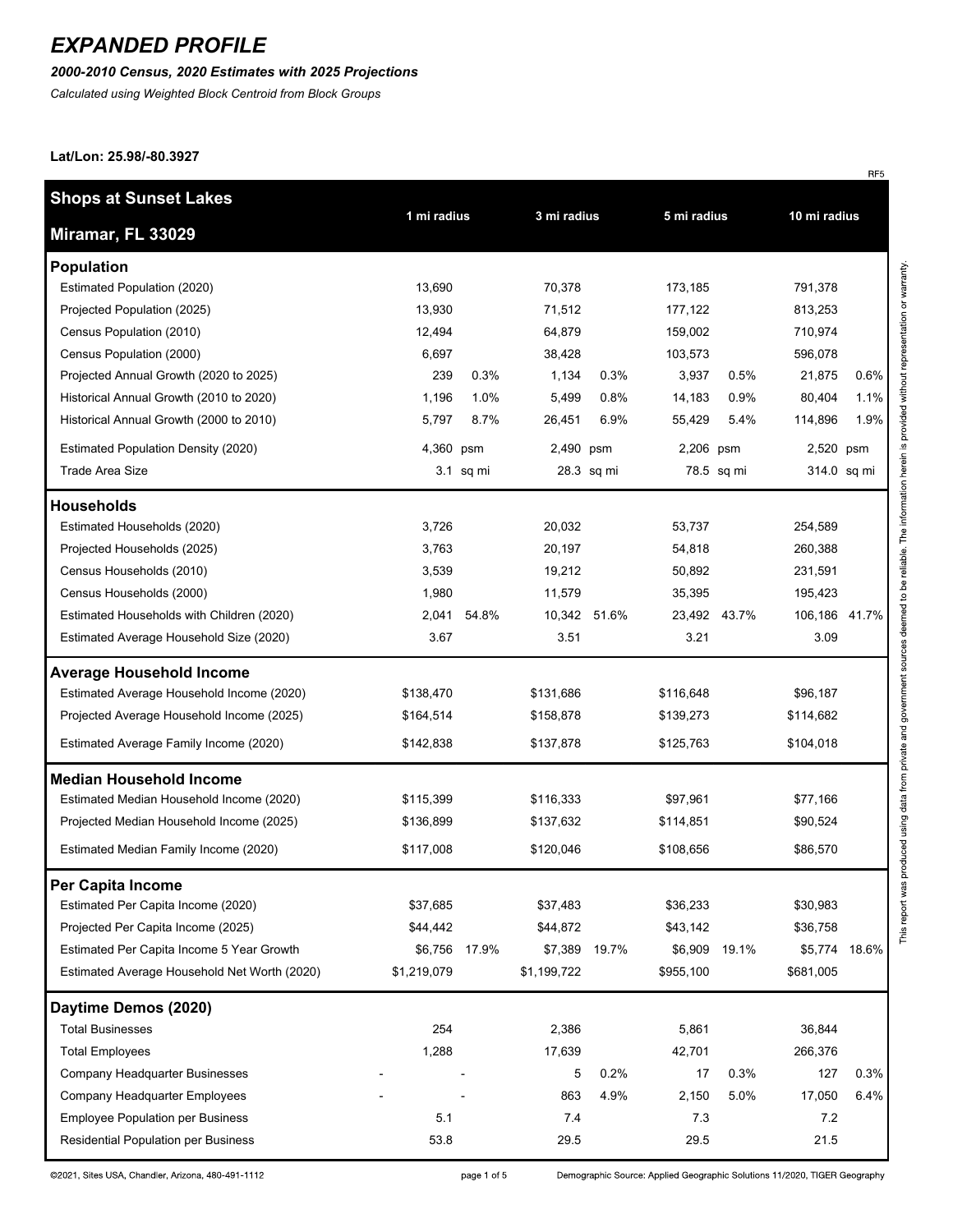### *2000-2010 Census, 2020 Estimates with 2025 Projections*

*Calculated using Weighted Block Centroid from Block Groups*

**Lat/Lon: 25.98/-80.3927**

| <b>Shops at Sunset Lakes</b>                    |             |         |              |             | 5 mi radius  |              |              | 10 mi radius |  |
|-------------------------------------------------|-------------|---------|--------------|-------------|--------------|--------------|--------------|--------------|--|
| Miramar, FL 33029                               | 1 mi radius |         | 3 mi radius  |             |              |              |              |              |  |
| <b>Race &amp; Ethnicity</b>                     |             |         |              |             |              |              |              |              |  |
| White (2020)                                    | 8,200       | 59.9%   | 43,473       | 61.8%       | 115,781      | 66.9%        | 552,332      | 69.8%        |  |
| Black or African American (2020)                | 3,310       | 24.2%   | 16,049       | 22.8%       | 33,796       | 19.5%        | 156,815      | 19.8%        |  |
| American Indian or Alaska Native (2020)         | 18          | 0.1%    | 120          | 0.2%        | 291          | 0.2%         | 1,494        | 0.2%         |  |
| Asian (2020)                                    | 1,245       | 9.1%    | 6,176        | 8.8%        | 12,492       | 7.2%         | 32,531       | 4.1%         |  |
| Hawaiian or Pacific Islander (2020)             | 6 -         |         | $25 -$       |             | 42 -         |              | $213 -$      |              |  |
| Other Race (2020)                               | 435         | 3.2%    | 2,124        | 3.0%        | 5,656        | 3.3%         | 27,288       | 3.4%         |  |
| Two or More Races (2020)                        | 476         | 3.5%    | 2,411        | 3.4%        | 5,126        | 3.0%         | 20,706       | 2.6%         |  |
| Not Hispanic or Latino Population (2020)        | 6,379       | 46.6%   | 34,701       | 49.3%       | 80,567       | 46.5%        | 328,718      | 41.5%        |  |
| Hispanic or Latino Population (2020)            | 7,311       | 53.4%   | 35,677       | 50.7%       | 92,618       | 53.5%        | 462,660      | 58.5%        |  |
| Not Hispanic or Latino Population (2025)        | 6,881       | 49.4%   | 37,089       | 51.9%       | 87,683       | 49.5%        | 364,896      | 44.9%        |  |
| Hispanic or Latino Population (2025)            | 7,048       | 50.6%   | 34,424       | 48.1%       | 89,439       | 50.5%        | 448,357      | 55.1%        |  |
| Not Hispanic or Latino Population (2010)        | 6,351       | 50.8%   | 34,659       | 53.4%       | 78,493       | 49.4%        | 305,779      | 43.0%        |  |
| Hispanic or Latino Population (2010)            | 6,143       | 49.2%   | 30,220       | 46.6%       | 80,509       | 50.6%        | 405,195      | 57.0%        |  |
| Not Hispanic or Latino Population (2000)        | 3,701       | 55.3%   | 23,573       | 61.3%       | 62,957       | 60.8%        | 310,324      | 52.1%        |  |
| Hispanic or Latino Population (2000)            | 2,996       | 44.7%   | 14,856       | 38.7%       | 40,615       | 39.2%        | 285,754      | 47.9%        |  |
| Projected Hispanic Annual Growth (2020 to 2025) | $-263$      | $-0.7%$ | $-1,253$     | $-0.7%$     | $-3,180$     | $-0.7%$      | $-14,302$    | $-0.6%$      |  |
| Historic Hispanic Annual Growth (2000 to 2020)  | 4,315       | 7.2%    | 20,821       | 7.0%        | 52,003       | 6.4%         | 176,906      | 3.1%         |  |
| Age Distribution (2020)                         |             |         |              |             |              |              |              |              |  |
| Age Under 5                                     | 831         | 6.1%    | 4,195        | 6.0%        | 9,818        | 5.7%         | 45,303       | 5.7%         |  |
| Age 5 to 9 Years                                | 1,041       | 7.6%    | 5,233        | 7.4%        | 11,785       | 6.8%         | 49,749       | 6.3%         |  |
| Age 10 to 14 Years                              | 1,118       | 8.2%    | 5,498        | 7.8%        | 12,341       | 7.1%         | 52,676       | 6.7%         |  |
| Age 15 to 19 Years                              | 922         | 6.7%    | 4,928        | 7.0%        | 11,292       | 6.5%         | 50,526       | 6.4%         |  |
| Age 20 to 24 Years                              | 743         | 5.4%    | 3,804        | 5.4%        | 9,089        | 5.2%         | 45,520       | 5.8%         |  |
| Age 25 to 29 Years                              | 694         | 5.1%    | 3,596        | 5.1%        | 8,733        | 5.0%         | 47,701       | 6.0%         |  |
| Age 30 to 34 Years                              | 837         | 6.1%    | 4,300        | 6.1%        | 10,411       | 6.0%         | 50,766       | 6.4%         |  |
| Age 35 to 39 Years                              | 1,056       | 7.7%    | 5,459        | 7.8%        | 12,673       | 7.3%         | 54,933       | 6.9%         |  |
| Age 40 to 44 Years                              | 1,181       | 8.6%    | 6,027        | 8.6%        | 13,581       | 7.8%         | 56,752       | 7.2%         |  |
| Age 45 to 49 Years                              | 1,145       | 8.4%    | 5,858        | 8.3%        | 13,471       | 7.8%         | 58,693       | 7.4%         |  |
| Age 50 to 54 Years                              | 980         | 7.2%    | 5,195        | 7.4%        | 12,348       | 7.1%         | 56,582       | 7.1%         |  |
| Age 55 to 59 Years                              | 883         | 6.5%    | 4,603        | 6.5%        | 11,478       | 6.6%         | 55,050       | 7.0%         |  |
| Age 60 to 64 Years                              | 705         | 5.2%    | 3,706        | 5.3%        | 9,575        | 5.5%         | 46,765       | 5.9%         |  |
| Age 65 to 74 Years                              | 989         | 7.2%    | 4,936        | 7.0%        | 14,314       | 8.3%         | 67,696       | 8.6%         |  |
| Age 75 to 84 Years                              | 406         | 3.0%    | 2,229        | 3.2%        | 8,611        | 5.0%         | 37,302       | 4.7%         |  |
| Age 85 Years or Over                            | 156         | 1.1%    | 812          | 1.2%        | 3,666        | 2.1%         | 15,365       | 1.9%         |  |
| Median Age                                      | 37.2        |         | 37.5         |             | 39.8         |              | 39.4         |              |  |
| <b>Gender Age Distribution (2020)</b>           |             |         |              |             |              |              |              |              |  |
| Female Population                               | 7,006       | 51.2%   | 36,234 51.5% |             | 90,750 52.4% |              | 413,358      | 52.2%        |  |
| Age 0 to 19 Years                               | 1,820       | 26.0%   |              | 9,476 26.2% | 21,714       | 23.9%        | 95,387       | 23.1%        |  |
| Age 20 to 64 Years                              | 4,309       | 61.5%   | 22,152 61.1% |             | 53,184       | 58.6%        | 248,027      | 60.0%        |  |
| Age 65 Years or Over                            | 877         | 12.5%   | 4,605        | 12.7%       |              | 15,852 17.5% | 69,944       | 16.9%        |  |
| Female Median Age                               | 38.3        |         | 38.4         |             | 41.0         |              | 40.8         |              |  |
| Male Population                                 | 6,684       | 48.8%   | 34,144       | 48.5%       | 82,435       | 47.6%        | 378,020      | 47.8%        |  |
| Age 0 to 19 Years                               | 2,093       | 31.3%   | 10,377       | 30.4%       | 23,523       | 28.5%        | 102,867      | 27.2%        |  |
| Age 20 to 64 Years                              | 3,917       | 58.6%   | 20,395       | 59.7%       |              | 48,174 58.4% | 224,734      | 59.5%        |  |
| Age 65 Years or Over                            | 674         | 10.1%   | 3,372        | 9.9%        |              | 10,739 13.0% | 50,419 13.3% |              |  |
| Male Median Age                                 | 35.8        |         | 36.5         |             | 38.3         |              | 37.7         |              |  |

page 2 of 5

Demographic Source: Applied Geographic Solutions 11/2020, TIGER Geography

RF5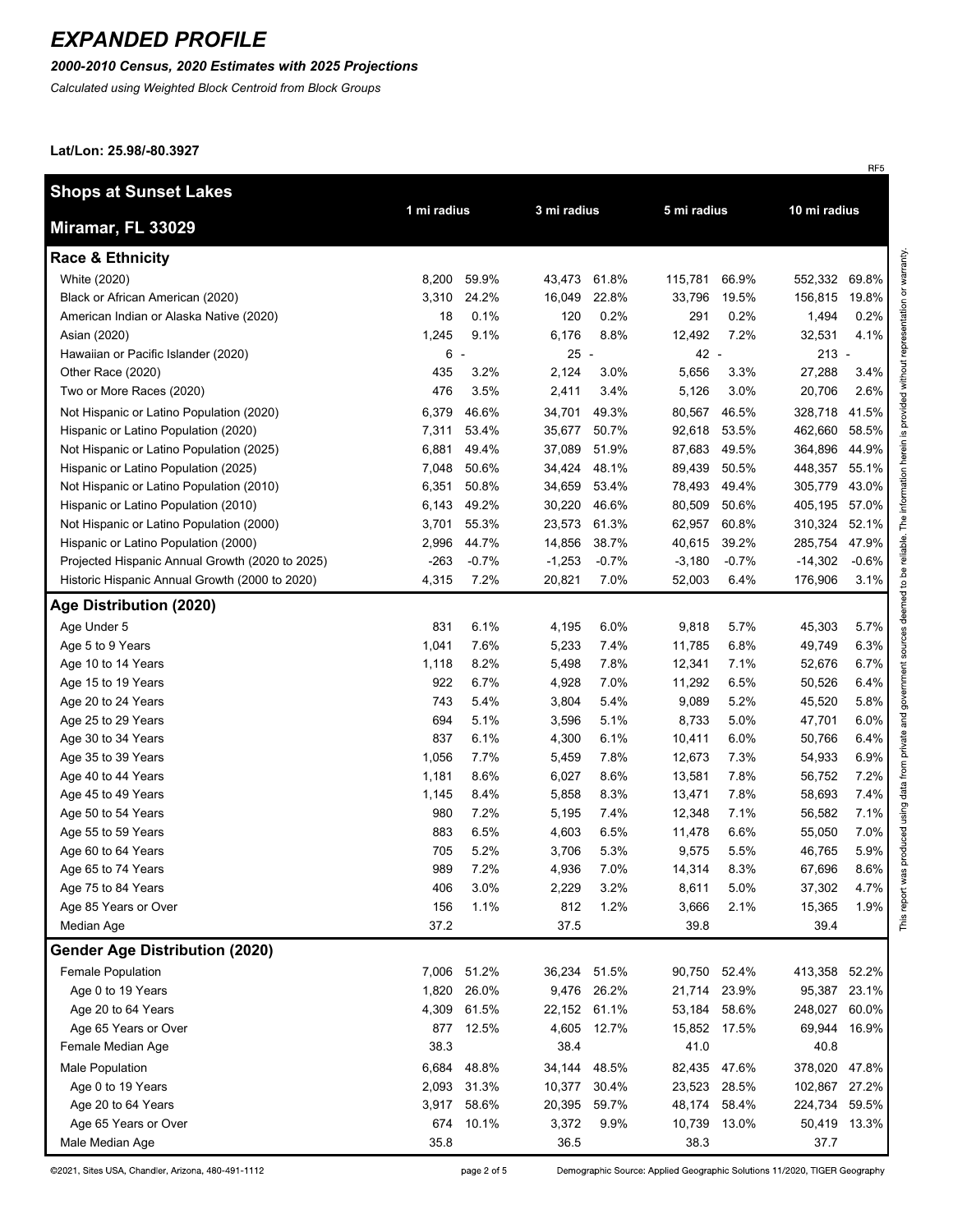#### *2000-2010 Census, 2020 Estimates with 2025 Projections*

*Calculated using Weighted Block Centroid from Block Groups*

**Lat/Lon: 25.98/-80.3927**

|                                              |        |             |              |             |         |             |         | RF <sub>5</sub> |
|----------------------------------------------|--------|-------------|--------------|-------------|---------|-------------|---------|-----------------|
| <b>Shops at Sunset Lakes</b>                 |        |             |              |             |         |             |         |                 |
|                                              |        | 1 mi radius |              | 3 mi radius |         | 5 mi radius |         | 10 mi radius    |
| Miramar, FL 33029                            |        |             |              |             |         |             |         |                 |
| <b>Household Income Distribution (2020)</b>  |        |             |              |             |         |             |         |                 |
| HH Income \$200,000 or More                  | 722    | 19.4%       |              | 3,710 18.5% |         | 7,352 13.7% | 22,638  | 8.9%            |
| HH Income \$150,000 to \$199,999             | 458    | 12.3%       | 2,622        | 13.1%       | 5,702   | 10.6%       | 18,050  | 7.1%            |
| HH Income \$100,000 to \$149,999             | 1,029  | 27.6%       | 5,489        | 27.4%       | 12,811  | 23.8%       | 43,012  | 16.9%           |
| HH Income \$75,000 to \$99,999               | 387    | 10.4%       | 2,563        | 12.8%       | 7,238   | 13.5%       | 34,265  | 13.5%           |
| HH Income \$50,000 to \$74,999               | 621    | 16.7%       | 2,572        | 12.8%       | 7,999   | 14.9%       | 46,793  | 18.4%           |
| HH Income \$35,000 to \$49,999               | 199    | 5.3%        | 1,493        | 7.5%        | 4,023   | 7.5%        | 28,199  | 11.1%           |
| HH Income \$25,000 to \$34,999               | 165    | 4.4%        | 767          | 3.8%        | 2,449   | 4.6%        | 18,836  | 7.4%            |
| HH Income \$15,000 to \$24,999               | 66     | 1.8%        | 337          | 1.7%        | 2,395   | 4.5%        | 16,682  | 6.6%            |
| HH Income Under \$15,000                     | 78     | 2.1%        | 479          | 2.4%        | 3,769   | 7.0%        | 26,115  | 10.3%           |
| HH Income \$35,000 or More                   | 3,417  | 91.7%       | 18,449       | 92.1%       | 45,124  | 84.0%       | 192,956 | 75.8%           |
| HH Income \$75,000 or More                   | 2,596  | 69.7%       | 14,385       | 71.8%       | 33,102  | 61.6%       | 117,965 | 46.3%           |
| Housing (2020)                               |        |             |              |             |         |             |         |                 |
| <b>Total Housing Units</b>                   | 3,880  |             | 20,908       |             | 56,950  |             | 269,080 |                 |
| <b>Housing Units Occupied</b>                | 3,726  | 96.0%       | 20,032 95.8% |             | 53,737  | 94.4%       | 254,589 | 94.6%           |
| Housing Units Owner-Occupied                 | 3,366  | 90.3%       | 17,543       | 87.6%       | 45,659  | 85.0%       | 177,999 | 69.9%           |
| Housing Units, Renter-Occupied               | 360    | 9.7%        | 2,489        | 12.4%       | 8,078   | 15.0%       | 76,590  | 30.1%           |
| Housing Units, Vacant                        | 154    | 4.1%        | 876          | 4.4%        | 3,213   | 6.0%        | 14,491  | 5.7%            |
| <b>Marital Status (2020)</b>                 |        |             |              |             |         |             |         |                 |
| Never Married                                | 3,660  | 34.2%       | 18,204       | 32.8%       | 43,884  | 31.5%       | 219,581 | 34.1%           |
| <b>Currently Married</b>                     | 5,355  | 50.0%       | 28,270       | 51.0%       | 68,089  | 48.9%       | 271,723 | 42.2%           |
| Separated                                    | 288    | 2.7%        | 2,039        | 3.7%        | 7,002   | 5.0%        | 44,393  | 6.9%            |
| Widowed                                      | 176    | 1.6%        | 1,722        | 3.1%        | 6,764   | 4.9%        | 32,440  | 5.0%            |
| Divorced                                     | 1,220  | 11.4%       | 5,217        | 9.4%        | 13,502  | 9.7%        | 75,512  | 11.7%           |
| Household Type (2020)                        |        |             |              |             |         |             |         |                 |
| <b>Population Family</b>                     | 13,220 | 96.6%       | 67,451 95.8% |             | 160,765 | 92.8%       | 719,325 | 90.9%           |
| <b>Population Non-Family</b>                 | 470    | 3.4%        | 2,927        | 4.2%        | 11,944  | 6.9%        | 68,269  | 8.6%            |
| <b>Population Group Quarters</b>             |        |             |              |             | 476     | 0.3%        | 3,783   | 0.5%            |
|                                              |        |             |              |             |         |             |         |                 |
| <b>Family Households</b>                     | 3,382  | 90.8%       | 17,828       | 89.0%       | 44,080  | 82.0%       | 202,378 | 79.5%           |
| Non-Family Households                        | 343    | 9.2%        | 2,204        | 11.0%       | 9,657   | 18.0%       | 52,211  | 20.5%           |
| Married Couple with Children                 | 1,581  | 29.5%       |              | 7,979 28.2% | 17,725  | 26.0%       | 68,457  | 25.2%           |
| Average Family Household Size                | 3.9    |             | 3.8          |             | 3.6     |             | 3.6     |                 |
| Household Size (2020)                        |        |             |              |             |         |             |         |                 |
| 1 Person Households                          | 256    | 6.9%        | 1,630        | 8.1%        | 7,850   | 14.6%       | 40,155  | 15.8%           |
| 2 Person Households                          | 637    | 17.1%       | 3,989        | 19.9%       | 12,324  | 22.9%       | 63,553  | 25.0%           |
| 3 Person Households                          | 685    | 18.4%       | 3,913        | 19.5%       | 10,000  | 18.6%       | 53,549  | 21.0%           |
| 4 Person Households                          | 1,191  | 32.0%       | 6,041        | 30.2%       | 13,484  | 25.1%       | 54,674  | 21.5%           |
| 5 Person Households                          | 585    | 15.7%       | 2,772        | 13.8%       | 6,305   | 11.7%       | 25,764  | 10.1%           |
| 6 or More Person Households                  | 371    | 10.0%       | 1,689        | 8.4%        | 3,774   | 7.0%        | 16,895  | 6.6%            |
| <b>Household Vehicles (2020)</b>             |        |             |              |             |         |             |         |                 |
| Households with 0 Vehicles Available         | 29     | 0.8%        | 202          | 1.0%        | 1,958   | 3.6%        | 13,661  | 5.4%            |
| Households with 1 Vehicles Available         | 495    | 13.3%       | 3,257        | 16.3%       | 12,481  | 23.2%       | 76,225  | 29.9%           |
| Households with 2 or More Vehicles Available | 3,203  | 86.0%       | 16,573       | 82.7%       | 39,298  | 73.1%       | 164,704 | 64.7%           |
| <b>Total Vehicles Available</b>              | 9,325  |             | 46,343       |             | 113,321 |             | 486,038 |                 |
| Average Vehicles Per Household               | 2.5    |             | 2.3          |             | 2.1     |             | 1.9     |                 |

This report was produced using data from private and government sources deemed to be reliable. The information herein is provided without representation or warranty.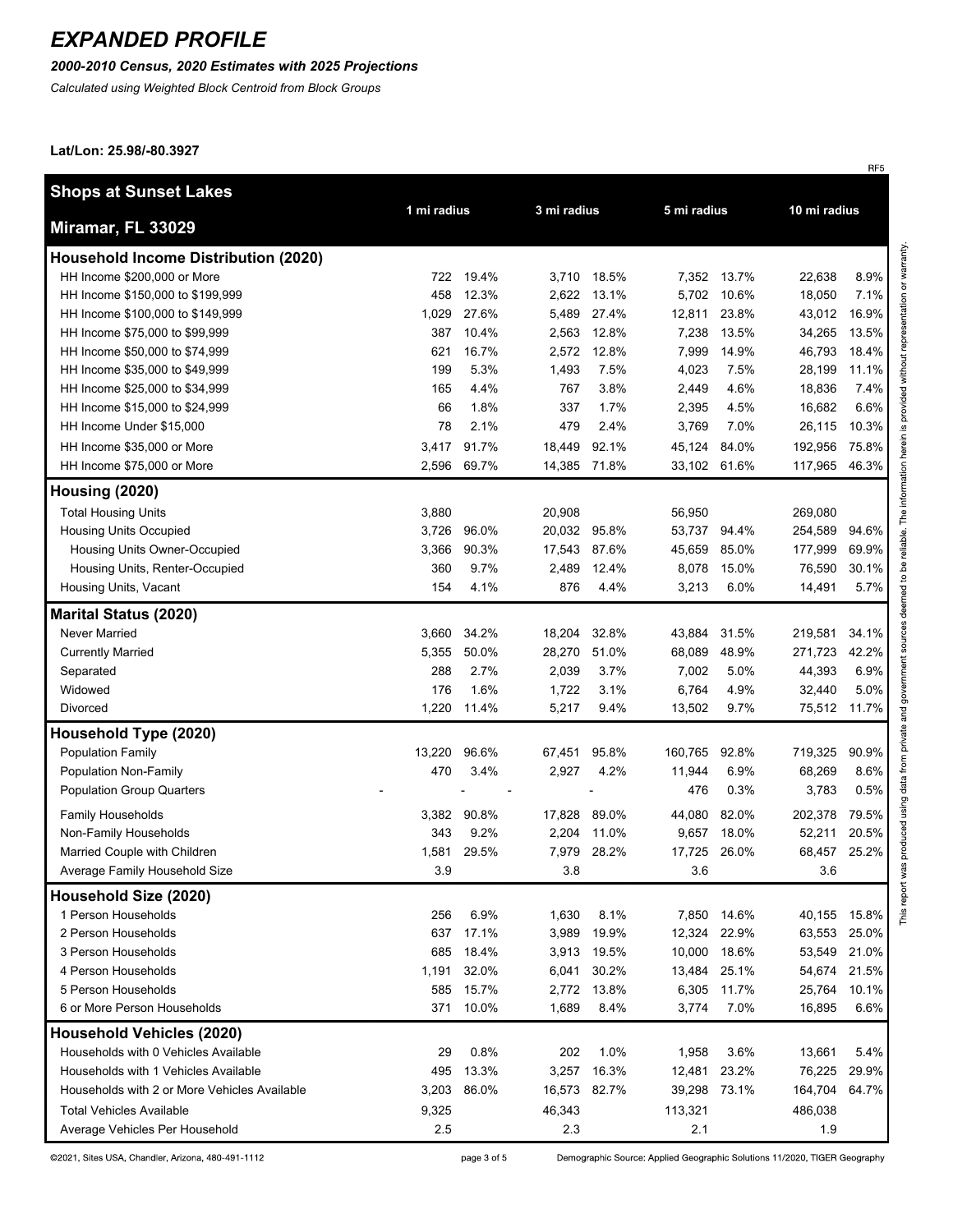### *2000-2010 Census, 2020 Estimates with 2025 Projections*

*Calculated using Weighted Block Centroid from Block Groups*

#### **Lat/Lon: 25.98/-80.3927**

|                                                 |             |       |                  |             |                  |              |                 | RF <sub>5</sub> |
|-------------------------------------------------|-------------|-------|------------------|-------------|------------------|--------------|-----------------|-----------------|
| <b>Shops at Sunset Lakes</b>                    |             |       |                  |             |                  |              |                 |                 |
|                                                 | 1 mi radius |       | 3 mi radius      |             | 5 mi radius      |              | 10 mi radius    |                 |
| Miramar, FL 33029                               |             |       |                  |             |                  |              |                 |                 |
| Labor Force (2020)                              |             |       |                  |             |                  |              |                 |                 |
| Estimated Labor Population Age 16 Years or Over | 10,520      |       | 54,359           |             | 136,825          |              | 633,418         |                 |
| <b>Estimated Civilian Employed</b>              | 6,323       | 60.1% | 32,637           | 60.0%       | 78,653           | 57.5%        | 362,123         | 57.2%           |
| <b>Estimated Civilian Unemployed</b>            | 552         | 5.2%  | 2,854            | 5.3%        | 7,692            | 5.6%         | 41,388          | 6.5%            |
| <b>Estimated in Armed Forces</b>                |             |       | 227              | 0.4%        | 575              | 0.4%         | 1,104           | 0.2%            |
| <b>Estimated Not in Labor Force</b>             | 3,646       | 34.7% | 18,641           | 34.3%       | 49,905           | 36.5%        | 228,803         | 36.1%           |
| <b>Unemployment Rate</b>                        | 5.2%        |       | 5.3%             |             | 5.6%             |              | 6.5%            |                 |
| Occupation (2020)                               |             |       |                  |             |                  |              |                 |                 |
| Occupation: Population Age 16 Years or Over     | 6,323       |       | 32,637           |             | 78,653           |              | 362,123         |                 |
| Management, Business, Financial Operations      | 1,209       | 19.1% | 7,347            | 22.5%       | 16,116           | 20.5%        | 58,802          | 16.2%           |
| Professional, Related                           | 1,293       | 20.4% | 7,461            | 22.9%       |                  | 19,097 24.3% | 72,920          | 20.1%           |
| Service                                         | 1,127       | 17.8% | 4,388            | 13.4%       | 11,118           | 14.1%        | 62,133          | 17.2%           |
| Sales, Office                                   | 1,997       | 31.6% | 9,667            | 29.6%       | 21,875           | 27.8%        | 95,783          | 26.5%           |
| Farming, Fishing, Forestry                      | 59          | 0.9%  | 139              | 0.4%        | 179              | 0.2%         | 652             | 0.2%            |
| Construct, Extraction, Maintenance              | 199         | 3.2%  | 1,604            | 4.9%        | 4,620            | 5.9%         | 30,140          | 8.3%            |
| Production, Transport Material Moving           | 439         | 6.9%  | 2,030            | 6.2%        | 5,647            | 7.2%         | 41,693          | 11.5%           |
| <b>White Collar Workers</b>                     | 4,498       | 71.1% | 24,475           | 75.0%       | 57,088           | 72.6%        | 227,505         | 62.8%           |
| <b>Blue Collar Workers</b>                      | 1,824       | 28.9% |                  | 8,162 25.0% | 21,565           | 27.4%        | 134,618         | 37.2%           |
| <b>Consumer Expenditure (2020)</b>              |             |       |                  |             |                  |              |                 |                 |
| <b>Total Household Expenditure</b>              | \$328.64 M  |       | \$1.71 B         |             | \$4.18 B         |              | \$17.21 B       |                 |
| <b>Total Non-Retail Expenditure</b>             | \$173.19 M  | 52.7% | \$900.04 M       | 52.7%       | \$2.2 B          | 52.7%        | \$9.08 B        | 52.7%           |
| <b>Total Retail Expenditure</b>                 | \$155.45 M  |       | 47.3% \$806.84 M |             | 47.3% \$1.97 B   | 47.3%        | \$8.14 B        | 47.3%           |
| Apparel                                         | \$11.96 M   | 3.6%  | \$62.15 M        | $3.6\%$     | \$150.65 M       | 3.6%         | \$615.3 M       | 3.6%            |
| Contributions                                   | \$11.25 M   | 3.4%  | \$58.6 M         |             | 3.4% \$141 M     | 3.4%         | \$564.87 M      | 3.3%            |
| Education                                       | \$11.1 M    |       | 3.4% \$58 M      |             | 3.4% \$136.79 M  | $3.3\%$      | \$537.84 M      | 3.1%            |
| Entertainment                                   | \$19.2 M    |       | 5.8% \$99.89 M   |             | 5.9% \$242.26 M  | 5.8%         | \$982.07 M      | 5.7%            |
| Food and Beverages                              | \$47.89 M   |       | 14.6% \$248.52 M |             | 14.6% \$610.8 M  | 14.6%        | \$2.54 B        | 14.7%           |
| Furnishings and Equipment                       | \$11.85 M   |       | 3.6% \$61.64 M   |             | 3.6% \$149.74 M  | 3.6%         | \$608.01 M      | 3.5%            |
| Gifts                                           | \$8.59 M    |       | 2.6% \$44.48 M   |             | 2.6% \$106.33 M  | 2.5%         | \$426.64 M      | 2.5%            |
| <b>Health Care</b>                              | \$26.62 M   |       | 8.1% \$138.13 M  |             | 8.1% \$343.23 M  | 8.2%         | \$1.43 B        | 8.3%            |
| <b>Household Operations</b>                     | \$13.15 M   |       | 4.0% \$68.34 M   |             | 4.0% \$166.33 M  | 4.0%         | \$678.7 M       | 3.9%            |
| Miscellaneous Expenses                          | \$6.23 M    |       | 1.9% \$32.38 M   |             | 1.9% \$79.13 M   |              | 1.9% \$324.8 M  | 1.9%            |
| Personal Care                                   | \$4.4 M     |       | 1.3% \$22.9 M    |             | 1.3% \$56.06 M   |              | 1.3% \$230.7 M  | 1.3%            |
| Personal Insurance                              | \$2.5 M     |       | 0.8% \$13.03 M   |             | 0.8% \$31.23 M   |              | 0.7% \$123.9 M  | 0.7%            |
| Reading                                         | \$709.6K    |       | 0.2% \$3.7 M     |             | 0.2% \$9.06 M    |              | 0.2% \$37.16 M  | 0.2%            |
| Shelter                                         | \$68.3 M    |       | 20.8% \$355.11 M |             | 20.8% \$869.85 M |              | 20.8% \$3.61 B  | 21.0%           |
| Tobacco                                         | \$1.68 M    |       | 0.5% \$8.66 M    |             | 0.5% \$22.34 M   |              | 0.5% \$100.35 M | 0.6%            |
| Transportation                                  | \$60.3 M    |       | 18.3% \$312.81 M |             | 18.3% \$764.83 M |              | 18.3% \$3.15 B  | 18.3%           |
| Utilities                                       | \$22.91 M   |       | 7.0% \$118.53 M  |             | 6.9% \$295.84 M  |              | 7.1% \$1.26 B   | 7.3%            |
| <b>Educational Attainment (2020)</b>            |             |       |                  |             |                  |              |                 |                 |
| Adult Population Age 25 Years or Over           | 9,035       |       | 46,721           |             | 118,860          |              | 547,604         |                 |
| Elementary (Grade Level 0 to 8)                 | 443         | 4.9%  | 1,315            | 2.8%        | 4,056            | 3.4%         | 35,598          | 6.5%            |
| Some High School (Grade Level 9 to 11)          | 253         | 2.8%  | 1,056            | 2.3%        | 4,572            | 3.8%         | 35,072          | 6.4%            |
| <b>High School Graduate</b>                     | 1,797       | 19.9% | 8,894            | 19.0%       | 26,896           | 22.6%        | 147,511         | 26.9%           |
| Some College                                    | 2,007       | 22.2% | 9,195            | 19.7%       | 23,978 20.2%     |              | 96,880          | 17.7%           |
| Associate Degree Only                           | 519         | 5.7%  | 4,753            | 10.2%       | 12,193           | 10.3%        | 55,365          | 10.1%           |
| Bachelor Degree Only                            | 2,348       | 26.0% | 12,842           | 27.5%       | 28,109           | 23.6%        | 108,887         | 19.9%           |
| Graduate Degree                                 | 1,667       | 18.4% | 8,666            | 18.5%       | 19,055           | 16.0%        | 68,291          | 12.5%           |

©2021, Sites USA, Chandler, Arizona, 480-491-1112

page 4 of 5